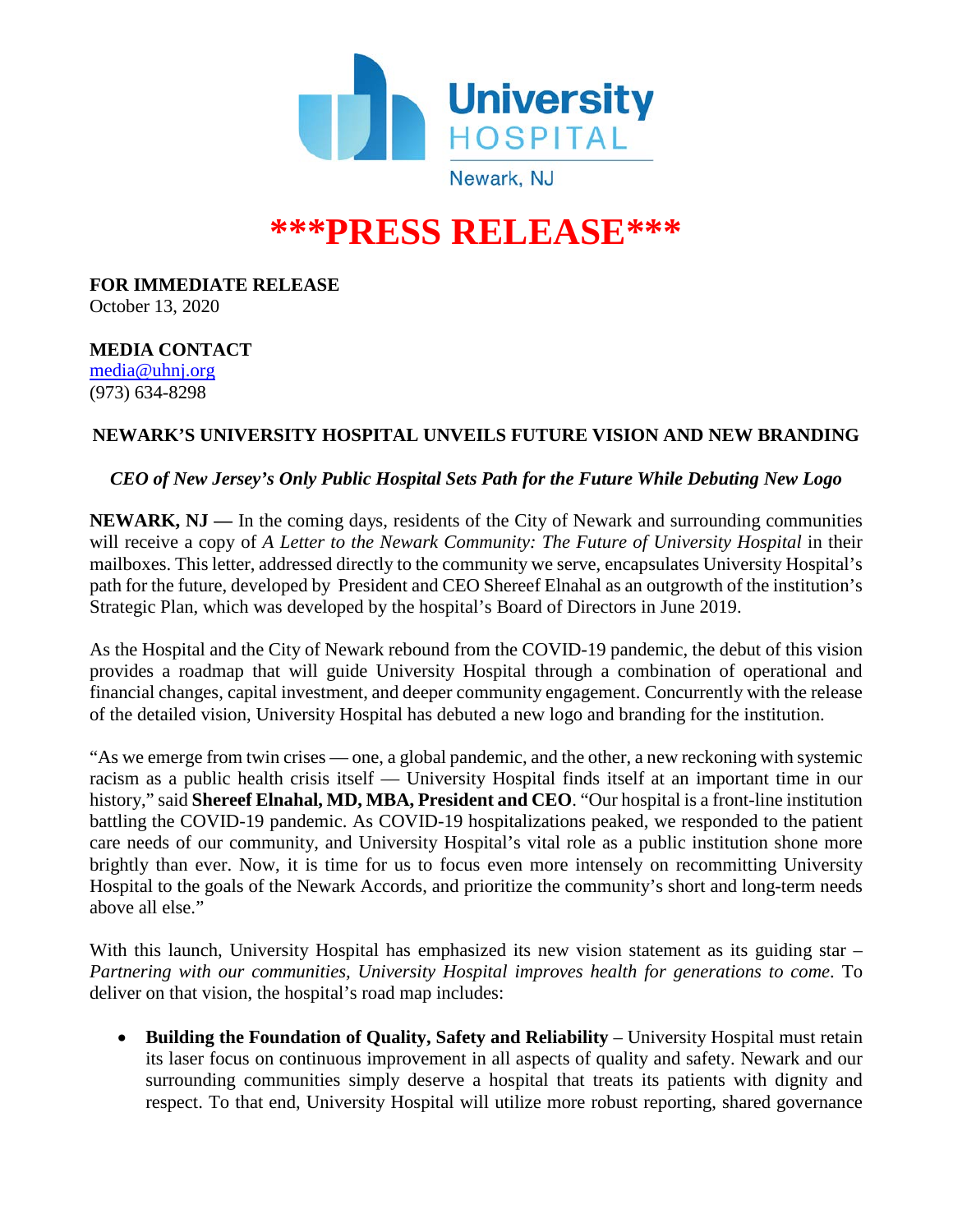and quality management at the bedside, while ensuring that the hospital is staffed to meet patient needs while maximizing the efficiency of staff on all shifts.

- **Invigorating a Financial Sustainability Strategy** As a public, safety net hospital, the institution continues to depend on Medicaid, Medicare, and Charity Care reimbursement to fund operations. In order to ensure financial sustainability, the Hospital will address its approach to capital funding and allocation, improve its revenue cycle, and continue to monitor and decrease expenses. To that end, University Hospital is proud to have improved its financial performance significantly over the last year, improving its revenue, responsibly reducing expenses, and enhancing its Earnings Before Interest, Depreciation and Amortization (EBIDA) margin.
- **Renew its Commitment to Public Health** The state of public health in Newark demonstrates that University Hospital, as currently structured, must realign its approach to addressing the unique healthcare needs of the community. The healthcare problems in Newark are compounded by both longstanding and emerging challenges, including behavioral health issues and a level of poverty rooted in years of systemic racism. Facing causes that are rooted in social issues, including trauma and toxic stress, University Hospital must take more ownership in tackling these public health challenges *before* they lead to emergency room visits and hospitalizations.
- **Leveraging Strengths in Research, Education and Innovation –** University Hospital must leverage its strength as New Jersey's most comprehensive academic medical center. It serves as the site of care for some of the world's expert physician scientists in key specialty areas, and everything from basic science discovery to clinical and translational research occur right on the hospital campus. The hospital's Board and leadership team also recognize the painful history of racist medical experimentation on Black Americans, and that our institution must work with Rutgers New Jersey Medical School to ensure those mistakes do not repeat themselves, and rather, that all clinical research must adhere to all modern ethical standards, and be participatory alongside the community. With those important principles in mind, University Hospital can also leverage its academic environment to commercialize innovation. Because University Hospital is the clinical site that enables these discoveries, it should maximize opportunities to generate royalties, establish ventures or joint ventures, or own equity in collaborating ventures, and use any and all proceeds to reinvest in the growth of services for our community.
- **University Hospital's Health Village** To provide the level of health we seek to achieve for the Newark community, our healthcare delivery system must evolve and begin to coordinate efforts with government and community partners to solve social, root-cause issues that affect our community's health. To that end, University Hospital envisions a welcoming, accessible space for patient-centered and efficient care delivery. It sees a village surrounding the hospital that can provide wrap-around services, supportive housing, and programmatic efforts that address clinical needs, skills training for entry-level employment, and a physical address from which patients can begin a process of rebuilding and thriving. A patient "discharged" from University Health Village would walk away with the tools to thrive.

Ushering in this period of forward-thinking and change, University Hospital has officially launched a new logo and brand. This new graphical identity is the product of close discussion and consultation with both the University Hospital workforce and members of the community. This logo, which debuts with the hospital's letter to local residents, will begin to appear throughout the hospital and the community in